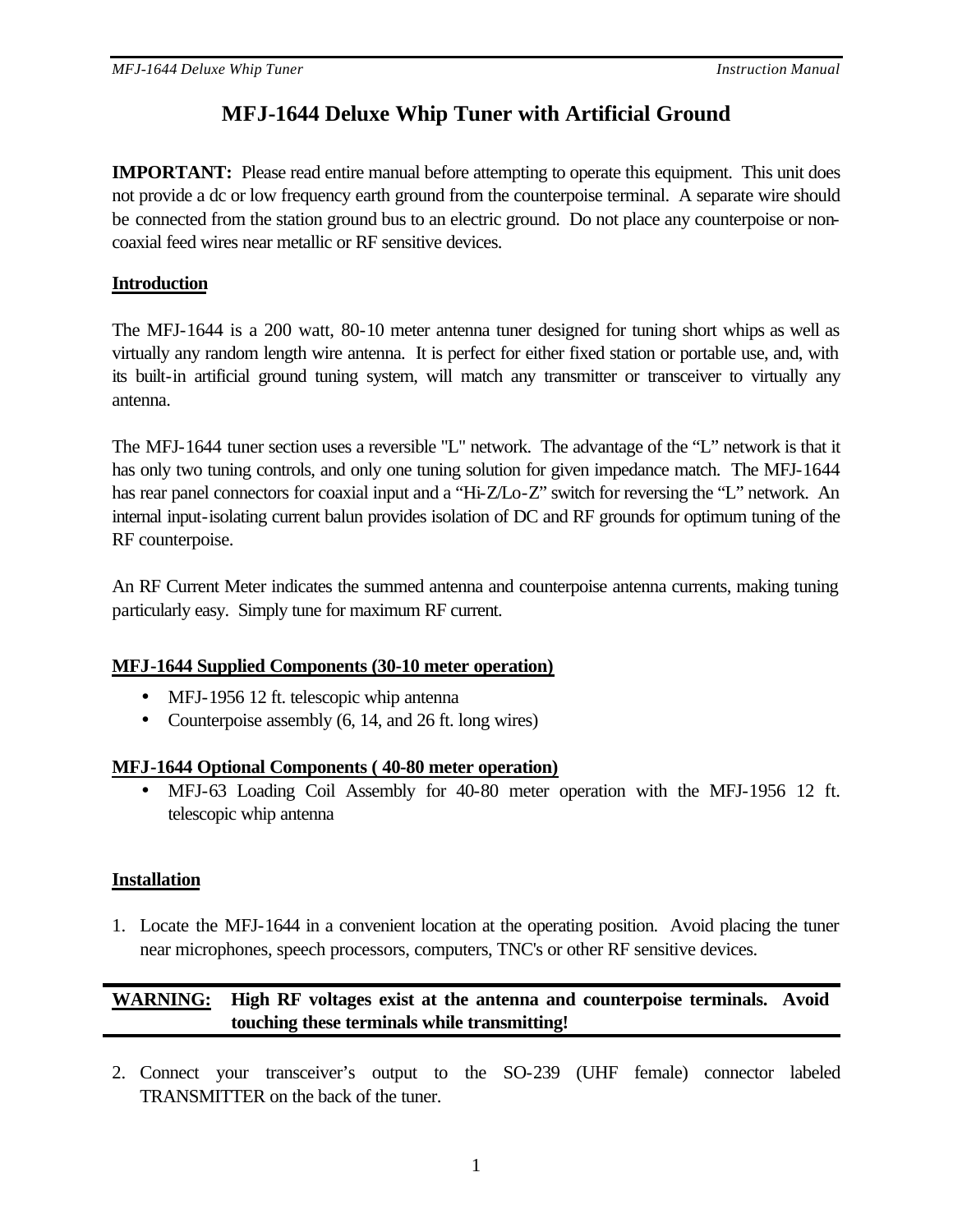3. Connect the MFJ-1956 12 ft. telescopic whip antenna to the 3/8x24 stud on the top of the unit. For 40-80 meter operation with the MFJ-1956, you will need the optional MFJ-63 coil assembly.

# **Using the MFJ-1644**

# *CAUTION***: Never Change The Antenna or Inductor Selector Switch Position While Transmitting! Never Apply More Than 200 Watts To The MFJ-1644.**

Preset the controls on the MFJ-1644 as follows:

- ANTENNA to maximum inductance Position "A".
- MATCHING to minimum capacitance Position "10"
- NORM/+C switch to NORM
- COUNTERPOISE to minimum inductance Position "L"
- Hi-Z/Lo-Z switch (back of unit) to Lo-Z.
- SENSITIVITY control fully clockwise (maximum sensitivity)

Most modern solid state transceivers do not require tuning and loading adjustments. If the transceiver has a built in antenna tuner, be sure it is turned off or disabled. If your transmitter has an adjustable output circuit, it must be properly tuned to a 50 ohm load at the operating frequency before adjusting the tuner. This should be done with a dummy load.

# **Tuning Procedure**

**WARNING:** Never transmit while changing the INDUCTOR SELECTOR.

- 1) First, tune for maximum receiver noise as follows:
	- While listening to your desired receive frequency, adjust the ANTENNA control for maximum receiver noise.
	- Adjust the MATCHING control for maximum receiver noise.
	- Adjust the COUNTERPOISE control for maximum receiver noise. Note: If no noise peak is evident, try adding extra capacitance with the NORM/+C switch. Then reverse the HI-Z/LO-Z switch and re-try with both positions of the NORM/+C switch.
- 2) Apply just enough power on CW (or AM/FM/RTTY) to obtain a noticeable deflection on the RF CURRENT meter.
- 3) Carefully adjust the ANTENNA, MATCHING and COUNTERPOISE controls for maximum RF current as follows.
	- Adjust the MATCHING capacitor for maximum RF current.
	- Adjust the COUNTERPOISE inductor for maximum RF current.
	- Try plus or minus a position or two on the ANTENNA inductor, along with tuning the MATCHING capacitor to see if higher RF current is achievable.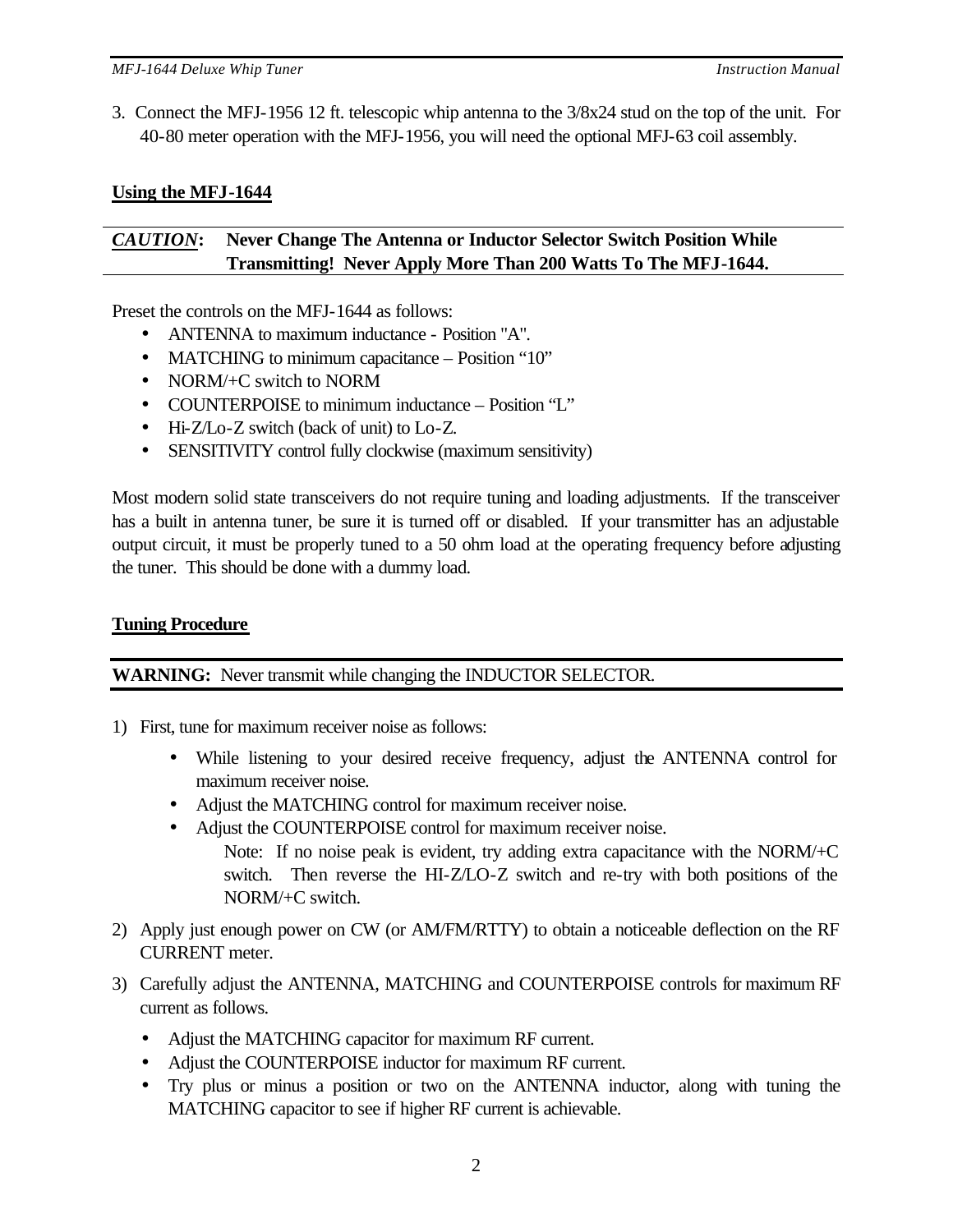**Note:** These controls interact. Go back and forth between these adjustments as required until maximum RF current is obtained.

4) The transmitter power may now be increased up to a maximum of **200** watts. Make sure you reduce the RF SENSITIVITY control as necessary to keep from pinning the RF Current meter.

*Note:* The MFJ-1644 will reduce the SWR of most antenna systems to below 1.5:1. Maximum RF current also corresponds to minimum SWR. This can be verified with an external SWR meter if desired.

## **In Case of Difficulty**

If this tuner **fails to tune,** please double check all connections and follow the tuning procedure again.

The power rating of this tuner is **200** watts on 80-10 meters. If this tuner **arcs** at the rated power levels, please double-check all connections and follow the tuning procedure again.

If you are still unsuccessful, please read the following ANTENNA HINTS text.

# **Grounding Hints**

To minimize RFI, antennas should be kept away from other wiring as much as possible. Also, the antenna should be adequately insulated to prevent arcing or accidental contact if placed near other objects.

For safety, it is always best to use both dc and RF grounds. A DC ground may not be practical in some portable locations, however.

It is always important to have a good RF ground, provided by the counterpoise, when using any whip or long-wire antenna. This is because the MFJ-1644 tuner needs something to "push" against in order to force current into the antenna. If a good RF ground is not available, RF will usually find its way back into the power line (RFI), transmitter audio circuits (RF feedback), or the operator (RF burns).

Water pipes provide good dc and ac safety grounds, but they are often inadequate for RF grounding because they are long single conductors. RF grounds require large "spread out" surfaces with direct multiple connections to the equipment ground point. Water pipes, heating ducts, or multiple ground rods may work (especially if they are all connected together with jumper wires), but the best RF grounds are radial systems or multi-wire counterpoises.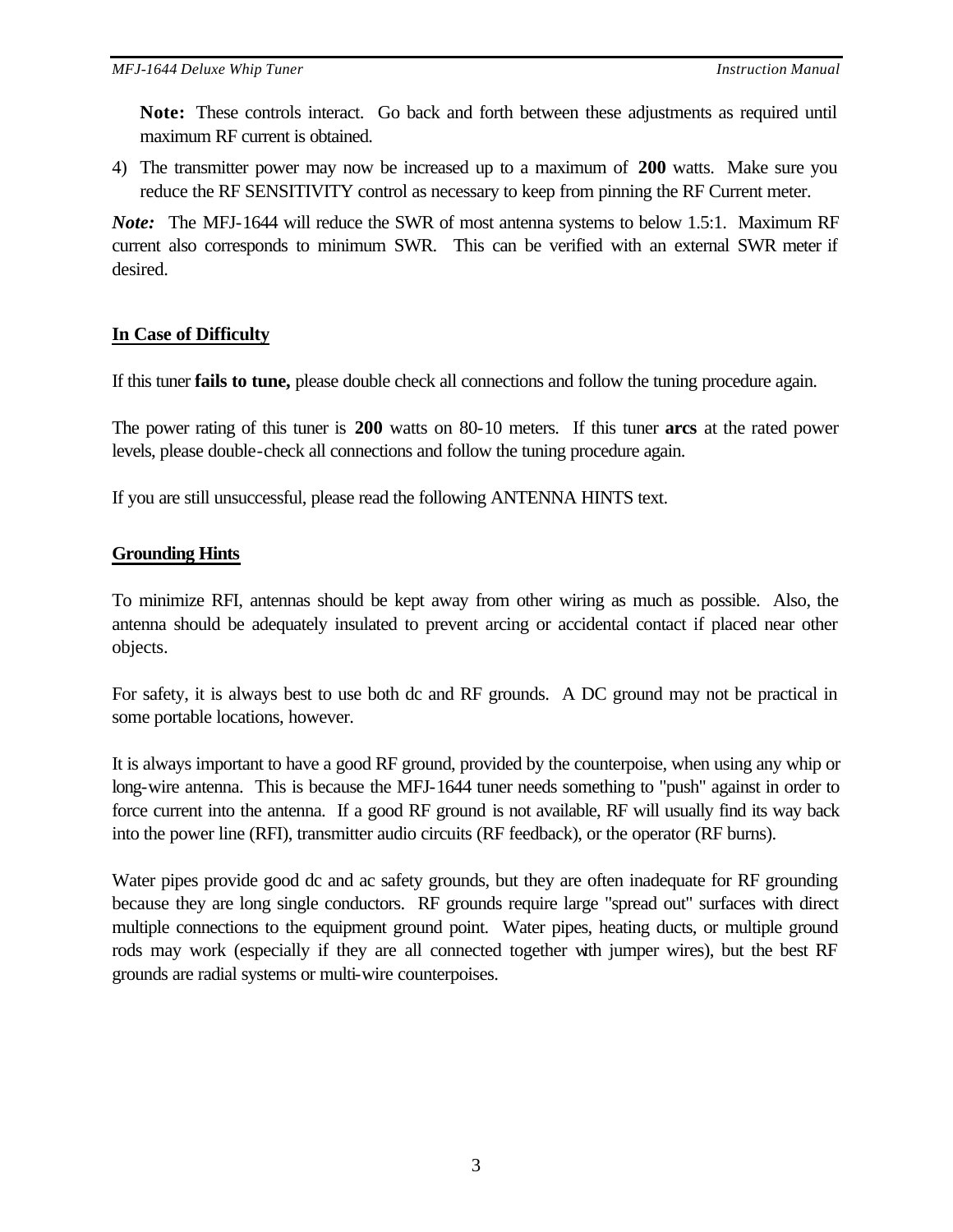#### **Antenna Hints**

| <b>WARNING:</b> | For operator safety, a good earth ground should be installed and connected to<br>the case of the MFJ-1644. Make certain the safety ground connects to the<br>same terminal that connects to the transmitter and other station accessories. |
|-----------------|--------------------------------------------------------------------------------------------------------------------------------------------------------------------------------------------------------------------------------------------|
|                 | A binding post labeled "COUNTERPOISE" is provided for counterpoise or<br>other RF ground connection(s). This post will not provide a safety ground.                                                                                        |

#### **Matching Problems**

Most matching problems occur when the antenna system presents extremely high impedance to the tuner. This occurs when the antenna is approximately a half-wavelength long at the frequency at which you are trying to tune.

## **MFJ-1644 Artificial Ground**

The MFJ-1644 contains a series L-circuit that is used to tune the RF ground system (either a counterpoise or a ground wire). Maximum ground current will flow through the MFJ-1644 RF current meter when the COUNTERPOISE switch is properly set.

## **Installation of a Suitable Counterpoise / Artificial Ground**

The MFJ-1644 includes a counterpoise set of wires that will work well from 80-10 meters. It is important to keep the last few feet of the counterpoise wires as far as possible (two feet minimum) from each other and other near-by conductors.

You can also build your own counterpoise system if you desire. A RF counterpoise system can be as simple as a single wire a quarter wave long or less, or as complicated as several wires cut for different bands. Always insulate counterpoise wires and keep them from accidentally contacting animals, people, RF sensitive devices and wiring. For best performance, try to position the counterpoise wires in a straight line if possible.

A counterpoise wire *must be well insulated*. For best performance, several wires a quarterwavelength long on different frequencies should be connected together at the COUNTERPOISE post of the MFJ-1644.

When counterpoise wires are located indoors, they can be laid on a floor under a carpet, placed in an attic, or stapled to a basement ceiling. If you place the counterpoise under the carpet or where someone may contact it, be sure to use well insulated wire and multiple counterpoise wires. Insulate the far end of the counterpoise wire(s) with electrical tape to prevent accidental contact.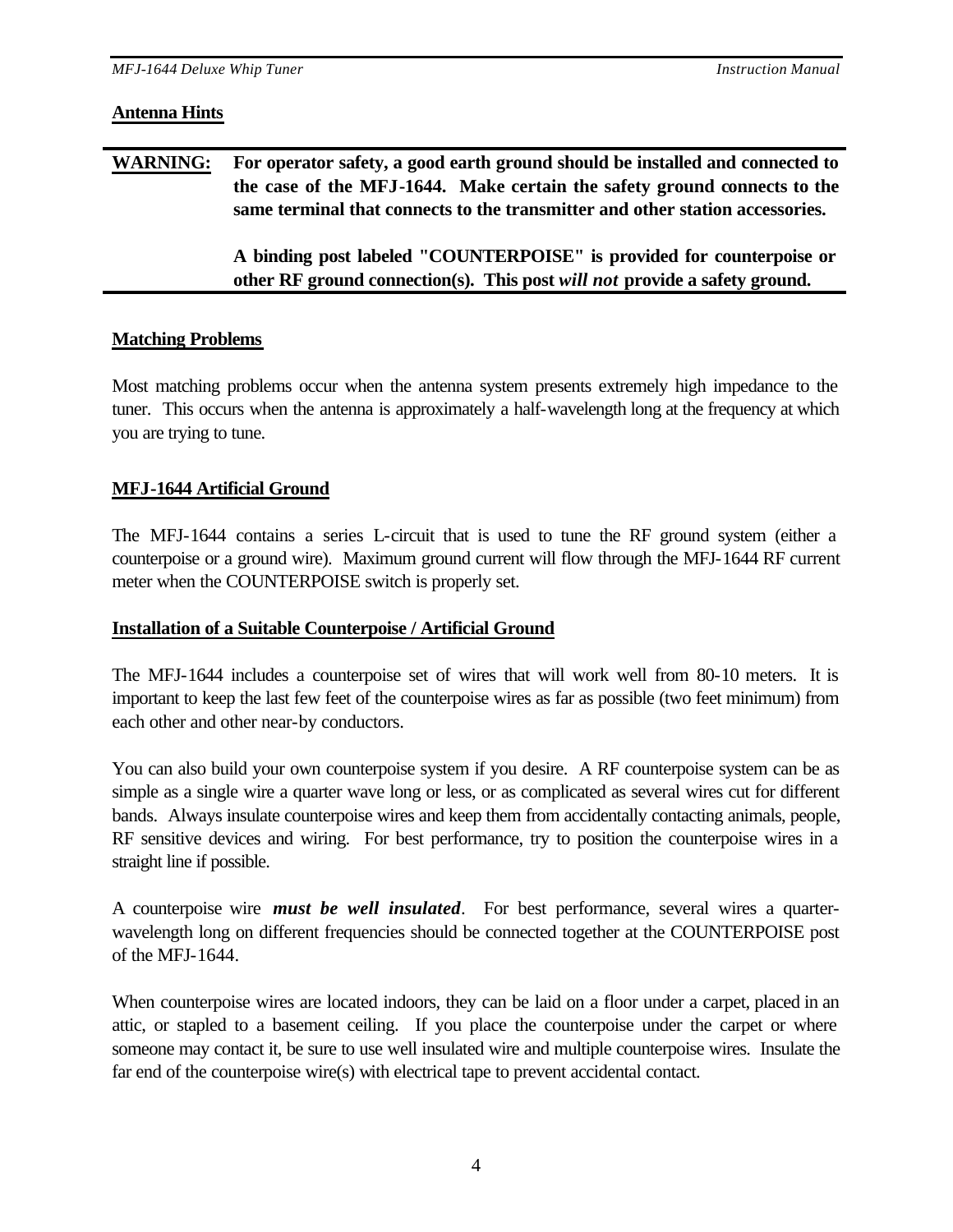When counterpoise wires are used outdoors, only place them high enough to walk under. Use multiple wires spaced a few feet apart (at minimum).

# **DANGER: Touching counterpoise and/or antenna wires while transmitting can cause an RF burn. The wire must be well insulated and the end properly insulated.**

There are cases very little deflection of the RF current meter can be seen. However, even though the meter may not indicate much RF current change while adjusting the COUNTERPOISE control, even the slightest RF current peak indicates that the artificial ground is helping.

# **Tuning Out Reactance of Long Ground Leads**

If the station ground has a long lead, you can connect it to the COUNTERPOISE binding post of the MFJ-1644. Connect the station ground bus and accessories to the GROUND post. **Do not reverse these wires.** Follow the same procedure for maximizing RF Current described in the tuning procedure.

# **WARNING: This unit does NOT provide a dc or ac safety ground through the COUNTERPOISE terminal. A separate wire from the station ground bus to an electrical or earth ground must be used.**

# **TVI and RFI Hints**

It is possible for RF to flow down power cables into the house wiring. This may cause TVI, Stereo, VCR or other RFI problems. As a precaution, a ferrite core can be clamped around power leads. The MFJ-701 RFI-FREE CHOKE KIT makes it easy to eliminate common RFI problems.

## **Technical Assistance:**

If you have any problem with this unit first check the appropriate section of this manual. If the manual does not reference your problem or your problem is not solved by reading the manual, you may call *MFJ Technical Service* at **662-323-0549** or the *MFJ Factory* at **662-323-5869**. You will be best helped if you have your unit, manual and all information on your station handy so you can answer any questions the technicians may ask.

You can also send questions by mail to MFJ Enterprises, Inc., 300 Industrial Park Road, Starkville, MS 39759; by Facsimile (FAX) to 662-323-6551; or by email to techinfo@mfjenterprises.com. Send a complete description of your problem, an explanation of exactly how you are using your unit, and a complete description of your station.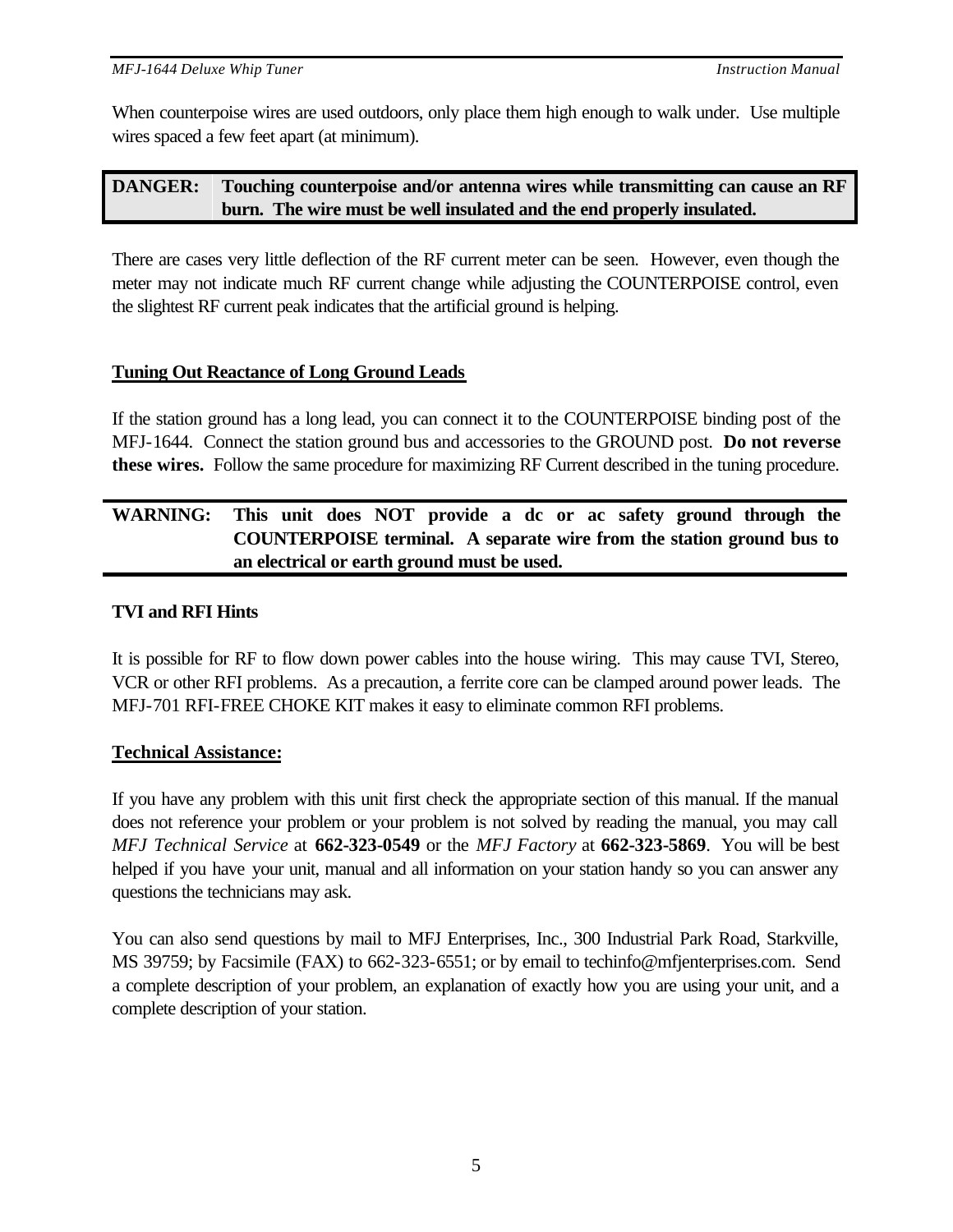*MFJ-1644 Deluxe Whip Tuner Instruction Manual*

## **Tuning Chart**

You may wish to remove or make a copy of this page and place it near the tuner. Insert your own values for each frequency according to your station.

| Freq MHz          | Counterpoise | <b>Matching</b> | <b>Antenna</b> | Hi/Lo Z switch | Extra cap switch |
|-------------------|--------------|-----------------|----------------|----------------|------------------|
| $1.8\,$           |              |                 |                |                |                  |
| 1.8               |              |                 |                |                |                  |
| $2.0\,$           |              |                 |                |                |                  |
| $2.0\,$           |              |                 |                |                |                  |
| 3.5               |              |                 |                |                |                  |
| 3.5               |              |                 |                |                |                  |
| 3.5               |              |                 |                |                |                  |
| 3.75              |              |                 |                |                |                  |
| 3.75              |              |                 |                |                |                  |
| 3.75              |              |                 |                |                |                  |
| $4.0\,$           |              |                 |                |                |                  |
| 4.0               |              |                 |                |                |                  |
| $4.0\,$           |              |                 |                |                |                  |
| 7.15              |              |                 |                |                |                  |
| 7.15              |              |                 |                |                |                  |
| $10.1\,$          |              |                 |                |                |                  |
| 10.1              |              |                 |                |                |                  |
| 14.2              |              |                 |                |                |                  |
| 18.1              |              |                 |                |                |                  |
| 18.1              |              |                 |                |                |                  |
| $\overline{21.2}$ |              |                 |                |                |                  |
| 21.2              |              |                 |                |                |                  |
| 24.9              |              |                 |                |                |                  |
| 28.5              |              |                 |                |                |                  |
|                   |              |                 |                |                |                  |
|                   |              |                 |                |                |                  |
|                   |              |                 |                |                |                  |
|                   |              |                 |                |                |                  |
|                   |              |                 |                |                |                  |
|                   |              |                 |                |                |                  |
|                   |              |                 |                |                |                  |
|                   |              |                 |                |                |                  |